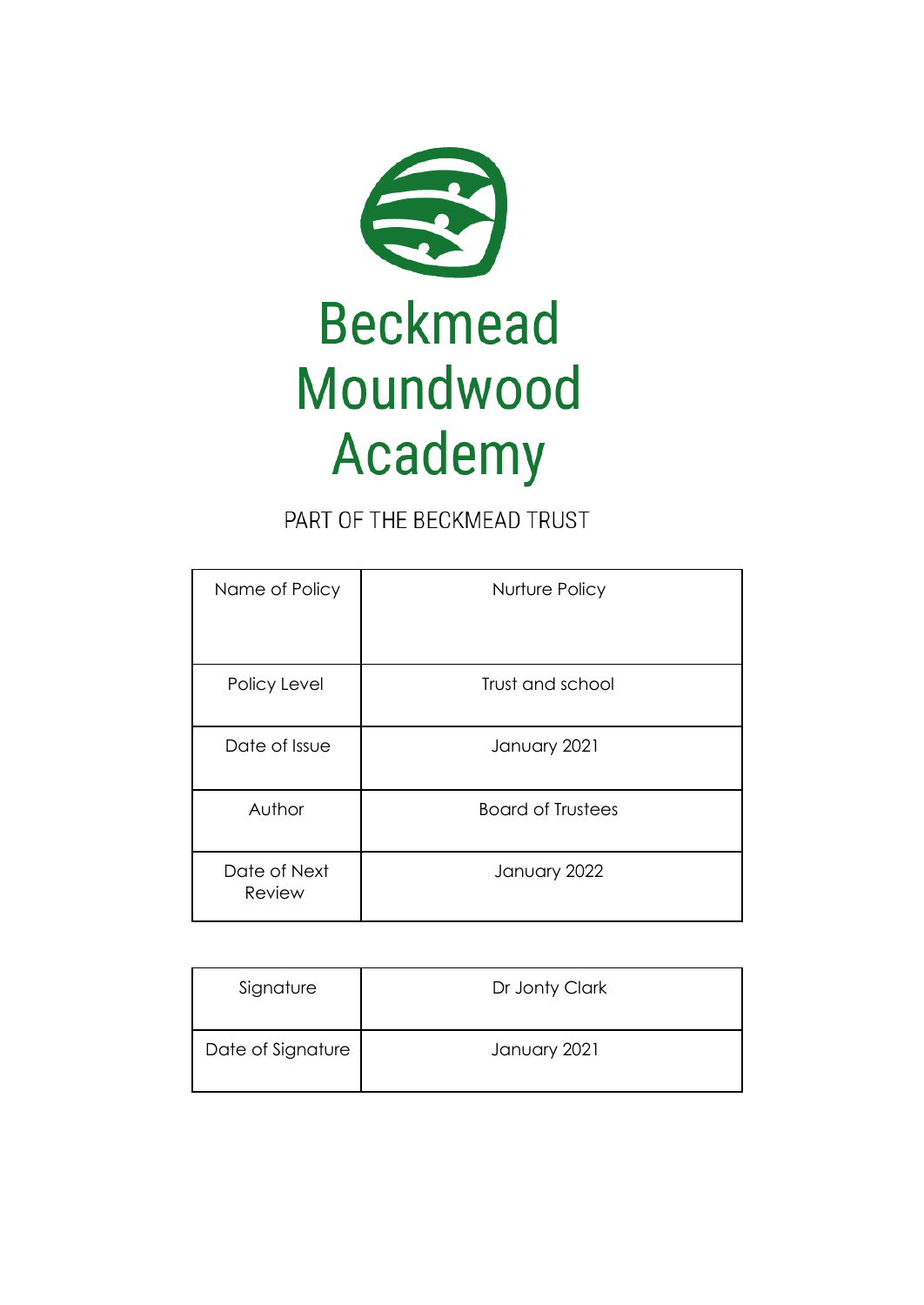

## **NURTURE POLICY**

## **Introduction**

Children's difficulties when they are referred to a Beckmead Trust school are always complex and can seem unusual or even bizarre. Behaviour can range from withdrawn, avoidance-based behaviour linked to communication difficulties through to violent, disruptive behaviour targeting other children and adults emanating from deeply traumatic childhood experiences.

Although it may not be immediately apparent, many of our children will not have reached their developmental age both cognitively and academically and the wrong pedagogical and relational approaches can cause immense stress and even terror. Many of the Beckmead Trust children have very disorganised attachment experiences, feel little coherence on a day to day basis, have imperfect concepts and are frequently thoroughly confused.

Many of the Beckmead Trust parents are difficult to engage with and live with debilitating levels of stress and anxiety: they frequently find interventions and services unsympathetic or impenetrable and this is frequently their experience of schooling – both themselves and as parents. Our carers and parents can find our work of little relevance and are submerged beneath a struggle to exist which can manifest in a torrent of anger or a well of depression.

Our children and families all need to be nurtured and be able to experience adults who are genuine, harmonious, who offer a starting position of unconditional positive regard and communicate a deep empathic understanding of people and contexts.

The Beckmead Trust offers schools that are 'safe spaces' where children feel empathy, warmth and encouragement to help them explore and improve their emotional and physical wellbeing….

'If we can provide a certain type of relationship, children will discover within themselves the capacity to use that relationship for growth and change and… personal development will occur'-Carl Jung.

#### **Experiences.**

Many pupils with SEMH and /or autism cannot see beyond the classroom, the moment or the last sentence they heard and thus struggle to contextualise the point of education or coming to school.

Supporting pupils to embrace different learning opportunities, whether that be gardening, creating a sculpture or visiting a local place of employment, helps pupils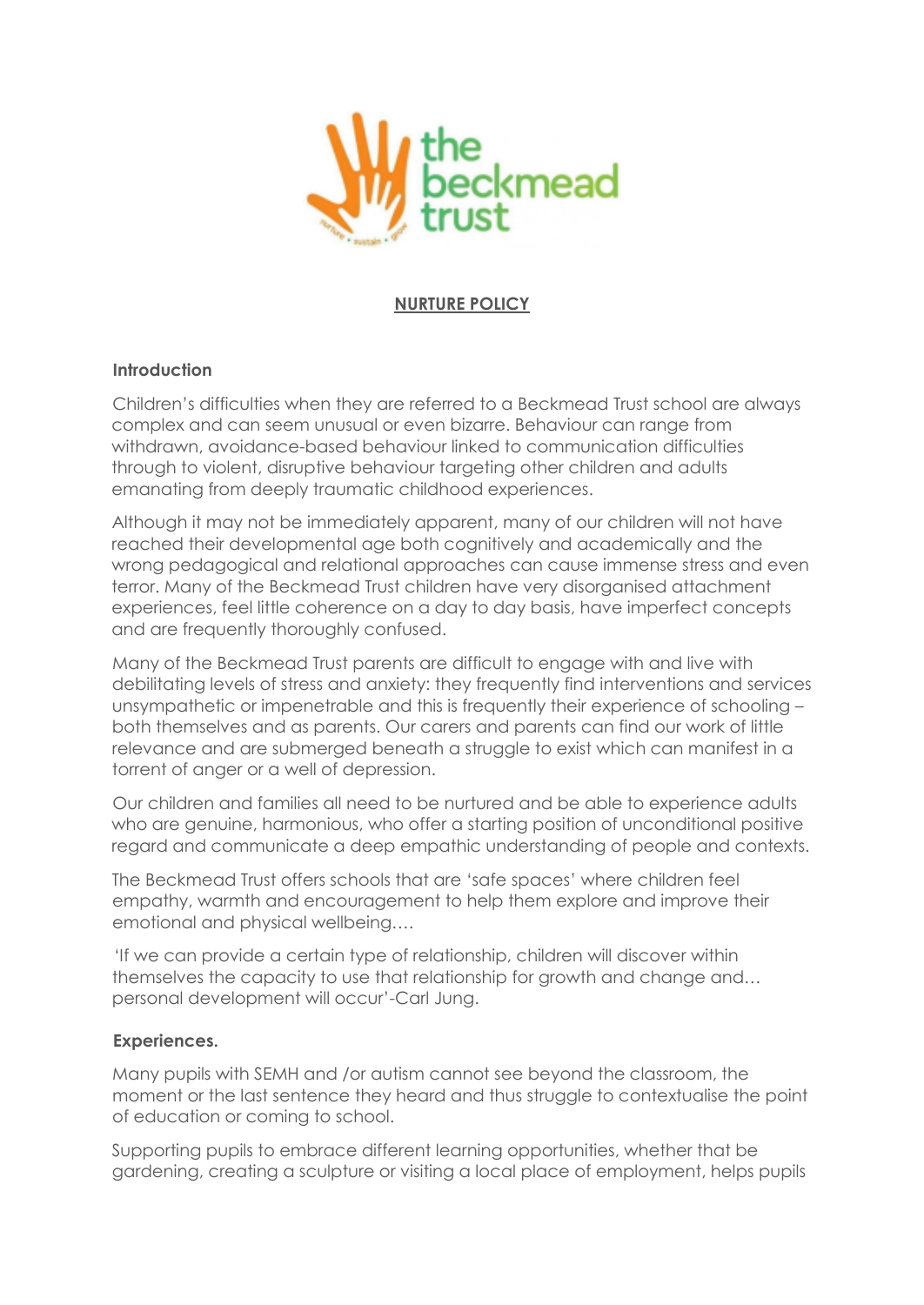to see that there is a life beyond their school. It builds the cultural capital of pupils, but also encourages them to develop the belief that there are things "out there" that they can access, have relevance and that there is a reason to come to school and behave today.

Many of our pupils have previously lost out on these opportunities because their behaviour is a barrier, but for these pupils, for whom school historically has been a place which lowers their self-esteem, engaging with things outside of school can be a turning point. Furthermore, this encourages pupils to consider future life choices and careers. Trips and a broad curriculum build resilience, trust and self-belief – key skills to school life, learning and the world after school.

# **Celebrate the small stuff**

There can be, at times, little to celebrate for our most disaffected pupils, so noticing the small things is key – for instance noticing and praising the first time a child did not swear when they wanted to or even the first time a child spits on the carpet rather than in an adults face. Celebrate with the child as this shows that they can get better attention for positive behaviour rather than negative attention for negative behaviour.

Many of our pupils find accepting praise very challenging, so finding quiet ways to praise can be important. For example, a simple pat on the shoulder or quiet whisper can be very effective in slowly building a pupil's self-esteem as can praising through a third party conversation with another adult. When times get tough, reflecting back on these moments can be significant in reminding a pupil of a time when they did get it right.

Giving our children jobs and responsibilities to do can be a useful strategy so that you have a way to notice when they get it right. We often say to pupils, "be good" but many of them do not know what being good looks like and we need to explicitly make them aware when they are behaving in ways which are positive and indicate why.

# **Flexibility**

Beckmead Moundwood Academy pupils present with a vast spectrum of need and our children and the cohorts we work with and care for may be very different. We need to understand our pupils and then meet their needs in a responsive, reflective and flexible way. The provision we offer pupils often frequently has to change on a daily basis to meet the needs of the children in our care, but this happens within SEMH

and Autism friendly structures that the students are familiar with. Students learn how it is not always possible to stick to a plan and that learning coping strategies is essential for the pupil or the staff involved. Many of the pupils we work with have rigidity of thought, so modelling a flexible approach teaches pupils that there are other ways to be. By using strategies like social stories, modelling, practicing before the event, having a key person to talk to, flexibility becomes possible for children with ASD and other comorbidities.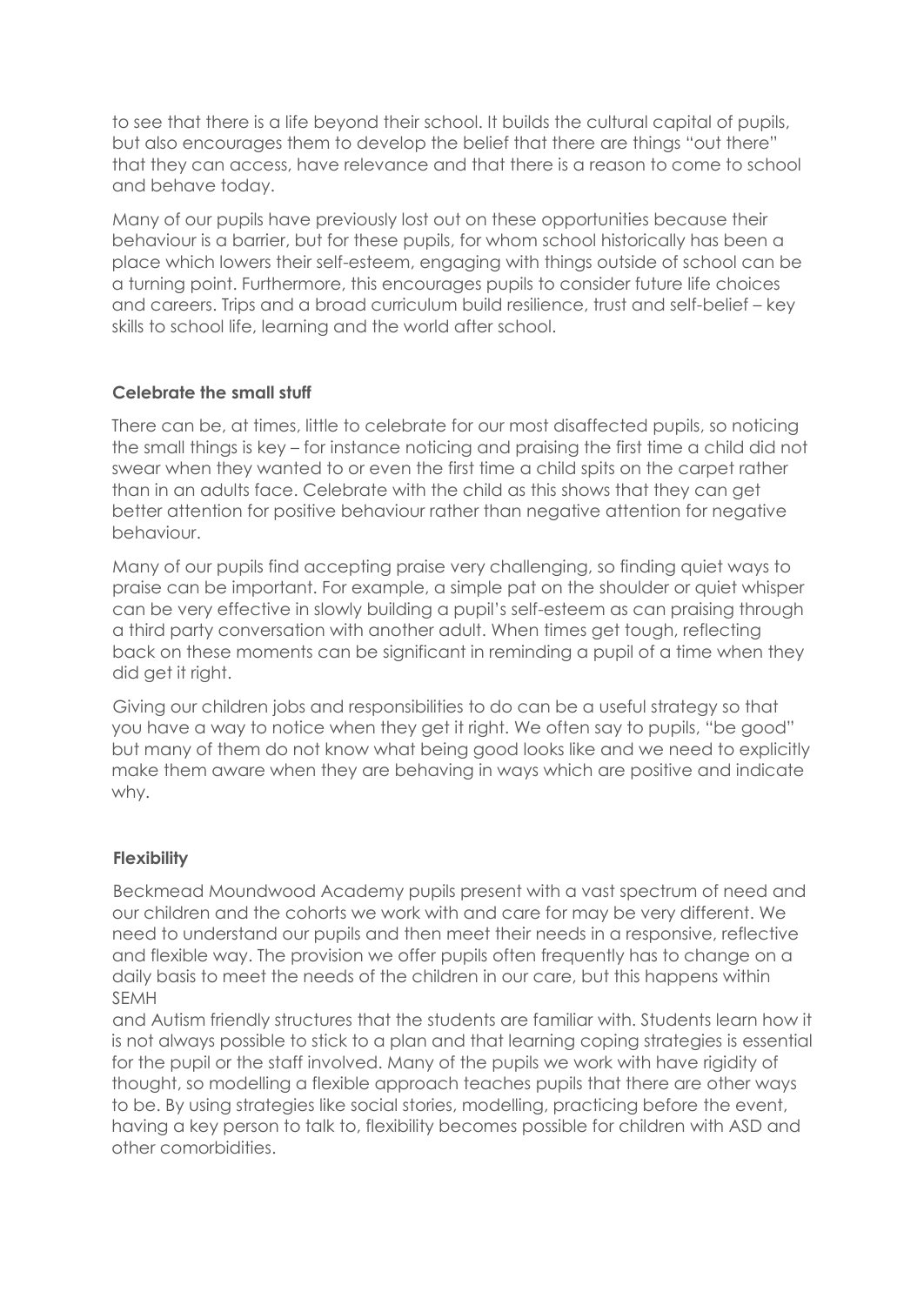Finding a balance between boundaries and flexibility is one of the most significant and difficult challenges of working with youngsters identified as having additional needs, but one we need to work hard to achieve. It is useful to remind yourself and colleagues you are working with to step back and think about what you want to achieve out of any given situation and avoid getting into a mindset where you feel you 'have to win'.

## **Wellbeing**

Much of the work in The Beckmead Trust schools is about mental health and emotional wellbeing. For pupils who have coped with challenging life experiences, it is important for them to understand that their feelings and emotions are normal and valid. Improving pupils' understanding of themselves is key to developing their intrinsic desire to be the best they can be and to make positive life choices.

Pupils can be taught to understand that mental health is as changeable as physical health and need to be encouraged to talk about ways this can be achieved. At Beckmead Moundwood Academy we organise activities and focus weeks on Autism where children can explore this condition and learn how they may relate to the different aspects of their diagnosis.

Visitors, trips and events can focus on positive wellbeing. Parents and carers are also greatly encouraged to be involved in school life and The Beckmead Trust schools nurture and support these groups and individuals in the same way a wider family does. School-leavers often come back to share successes or to seek support in one way or another; frequently many years after leaving school. This demonstrates how valuable a nurturing approach can be and reinforces the concept of 'hidden work'. The Beckmead Trust children never forget the love, compassion and guidance they receive whilst at school and even though they may not demonstrate acceptance of this during their schooling, the way of living they experience at our schools is often life-changing.

## **How our staff nurture our children and our families.**

1. Physical proximity facilitates emotional and physical attachment. 2. Select straightforward experiences, model and control them. 3. The school day is marked with slow, predictable interludes and routines. 4. Routine and repetition underpin most of the school day.

- 5. Toys, activities, language and interaction are appropriate for the developmental level of the children.
- 6. Food, warmth and comfort demonstrate care and support.
- 7. Sensory touching and experiences are very relevant.
- 8. Eye contact and facial expressions can be deliberately exaggerated for clarity.
- 9. Positive verbal encouragement demonstrates the child's loveableness and value.
- 10. Adults give purposeful direction, clear boundaries and manageable constraints and alternatives.
- 11. Groups are gathered together frequently with calm and reassurance.